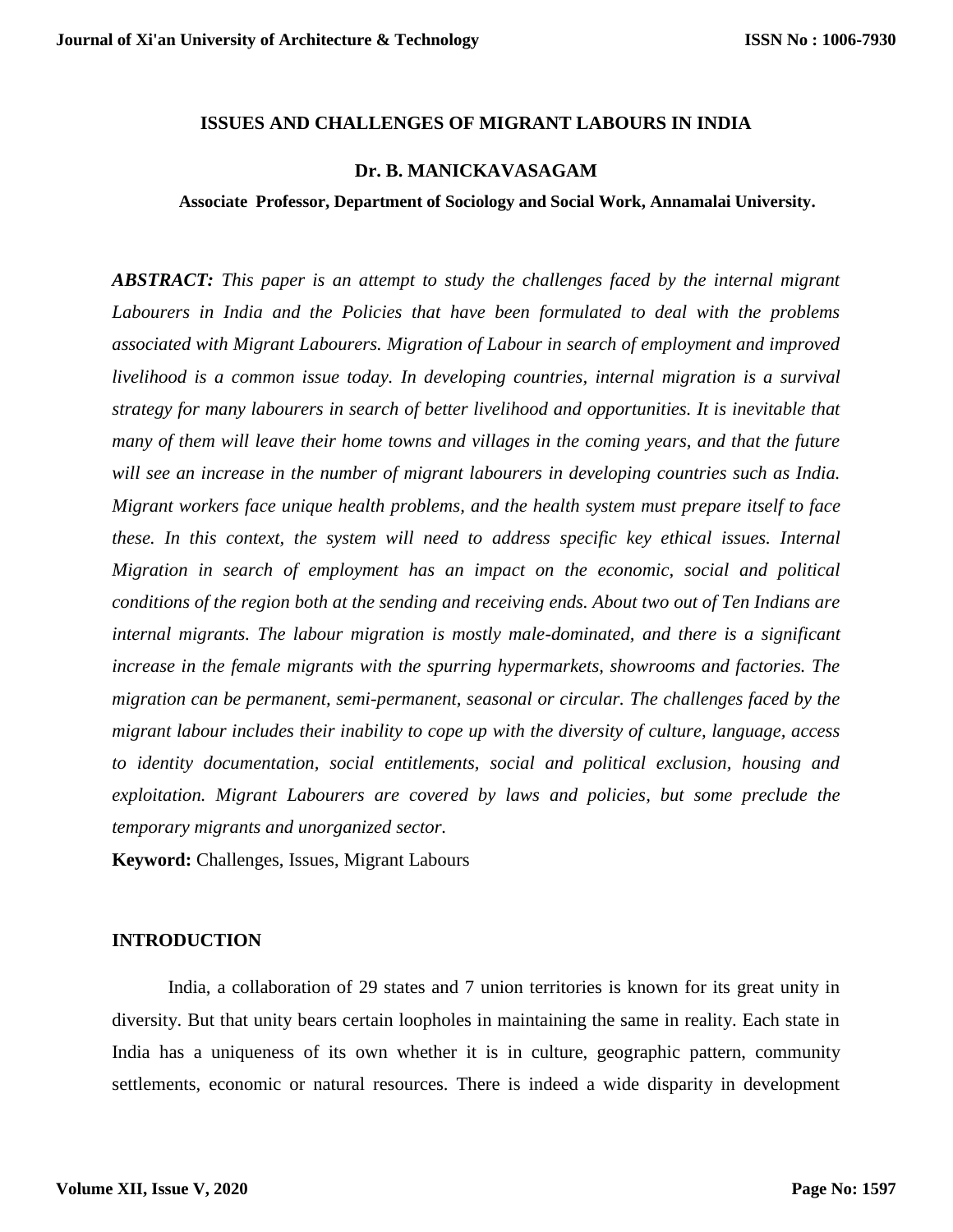which makes rich more rich & poor becomes poorer. As such, people living in rural part (poor regions) of India often transit between places either for a social or an economic cause. Migration between states is an outcome of social, economic and cultural diversity in India. Migration is a "process of movement of an individual from his place of birth to a new place of residence" (Ashok & Thomas; 2014). The Inter-State Migrant Workmen Act, 1979 defines an inter-state migrant workman/ labour as "any person who is recruited by or through a contractor in any state under an agreement or other arrangement for employment in an establishment in another state, whether with or without the knowledge of the principal employer of such establishment (Gopal Iyer; 2004). For this technical paper Inter- State Migrant(ISM) labourers have been defined as "those people who belong to Lower Income Group and move from their state of origin to another state, within the boundaries of India, in search of jobs which give them high wages, a better quality of life, better facilities  $\&$  other push  $\&$  pull factors that contribute to the reasons of their migration'. Since they are in continuous movement, they are called a floating population. From reports and studies, it is understood that the majority of migrant labourers are engaged in building construction, agriculture, brick kilns, stone quarries, carpet weaving, street vendors, waiters in hotels etc. In recent years huge unplanned squatter settlements of ISM workers are seen in the areas where construction works are prominent. Hence housing is a major issue regarding the floating population. Due to influx of migrants to a particular state, underestimation of demands and lack of planning of resources  $\&$  infrastructure, there is overburdening of infrastructure, the formation of unhygienic conditions, an outbreak of epidemics like cholera, tuberculosis, viral fever etc, as such an intervention is found necessary to curb the situation. The following technical paper highlights on housing, environmental & socio-economic issues of interstate migrant labourers working in the construction sector and belonging to Economically Weaker Section (EWS) or Lower Income Group (LIG) in India. The issues are understood through the collection of literature & statistical data, understanding welfare schemes & programs for ISM, and analyzing case studies.

Globalisation, Urbanisation and the search for better livelihood has led to an increase of migrant labourers. In some regions of India, three out of four households include a migrant. About two out of Ten Indians are internal migrants. The impact of migration of labourers and their households, has a significant effect on the social, economic and political conditions of India. Studies on internal migration have indicated a decline in population mobility up to 1990's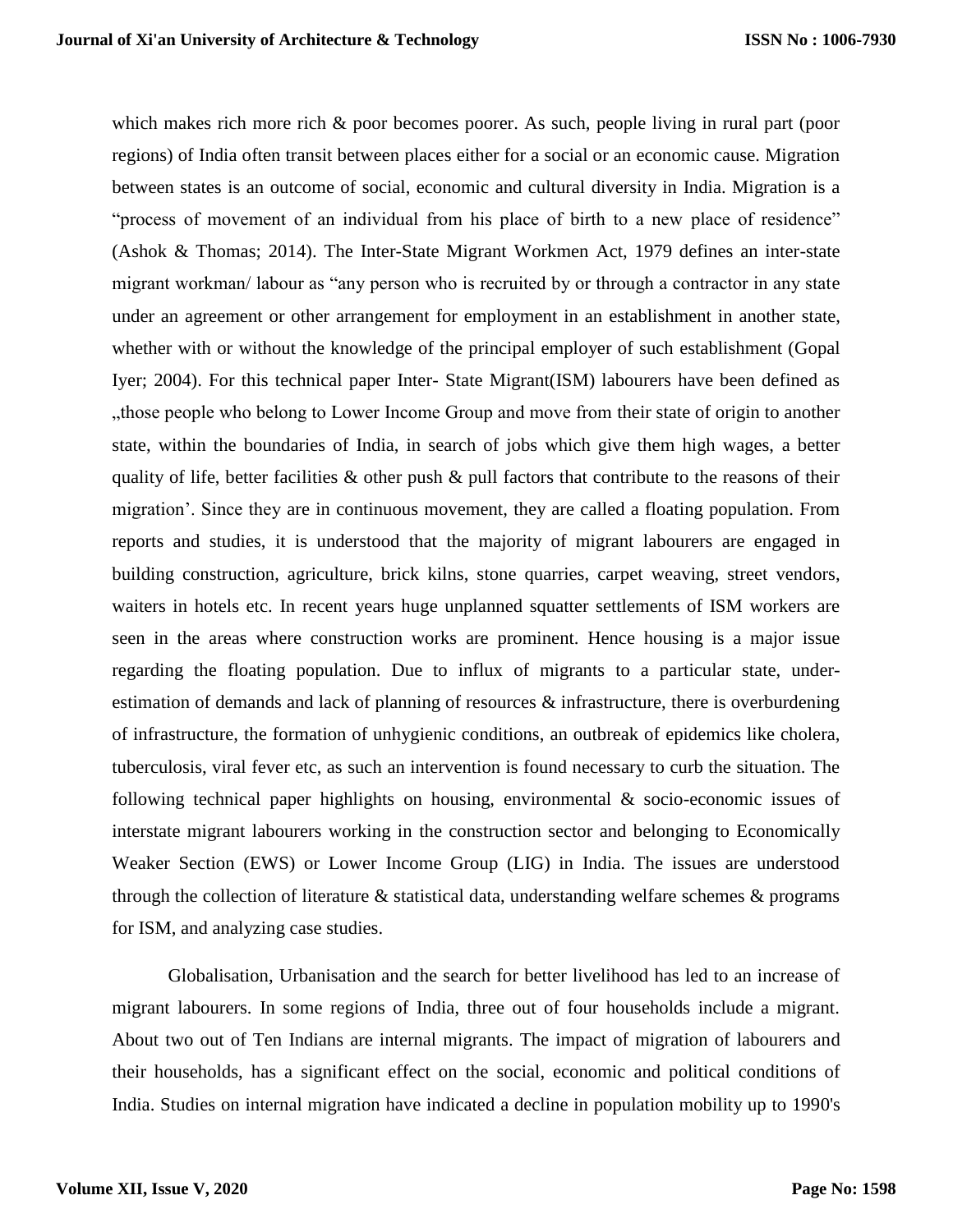(Kundu; 1996, Singh; 1998, Srivastava; 1998, & Bhagat; 2009). Conversely, the post-reform period con\_rms an increase in the internal population movement. The increase in the migration rate of labourers can be due to several factors that contrast themselves. Increasing unemployment conditions, lack resources, environmental conditions, degradation of natural resources force the people to move. These push factors are in contrast with the pull factors like better employment opportunities, wages, excellent educational facilities, urbanization, better communication, commutation factors, lifestyles and economic factors.

There are two important reasons for rural labour migration: (a) migration for survival and (b) migration for subsistence. The first indicates the severe social and economic hardships faced by rural laborers, a situation where migration becomes necessary to stay alive. The second reason for migration is also rooted in a subsistence and arises because of the need to supplement income to fill the gaps in seasonal employment. Such communities often migrate for shorter periods and do not ordinarily travel very far from their homes. (Ankit Kr Mishra; 2011). This paper reviews issues relating to internal labour migration in India. This paper relies on secondary data and analysis it with a new dimension.

# **CHALLENGES & ISSUES**

### **Health and Living Conditions:**

The migrant labourers working in unorganized sectors work and live in unhygienic and polluted environment are vulnerable to health problems and sickness. Migrant Labourers who are employed in construction sites, metro projects, quarries, mines and highway projects live in hazardous environment and are vulnerable to air and water pollution leading to kidney and lung disorders. Most live in open spaces or make shift shelters despite the Contract Labour Act which stipulates that the contractor or employer should provide suitable accommodation. Apart from Seasonal Workers, workers who migrate to the cities for a job live in parks and pavements. Slum-dwellers who are mostly migrants, stay in deplorable conditions, with inadequate water and bad drainage. (Ravi Srivastava, S.K.Sasikumar, 2000). Inadequate safety measures and ignorance of safety gadgets lead to accidents which may be fatal.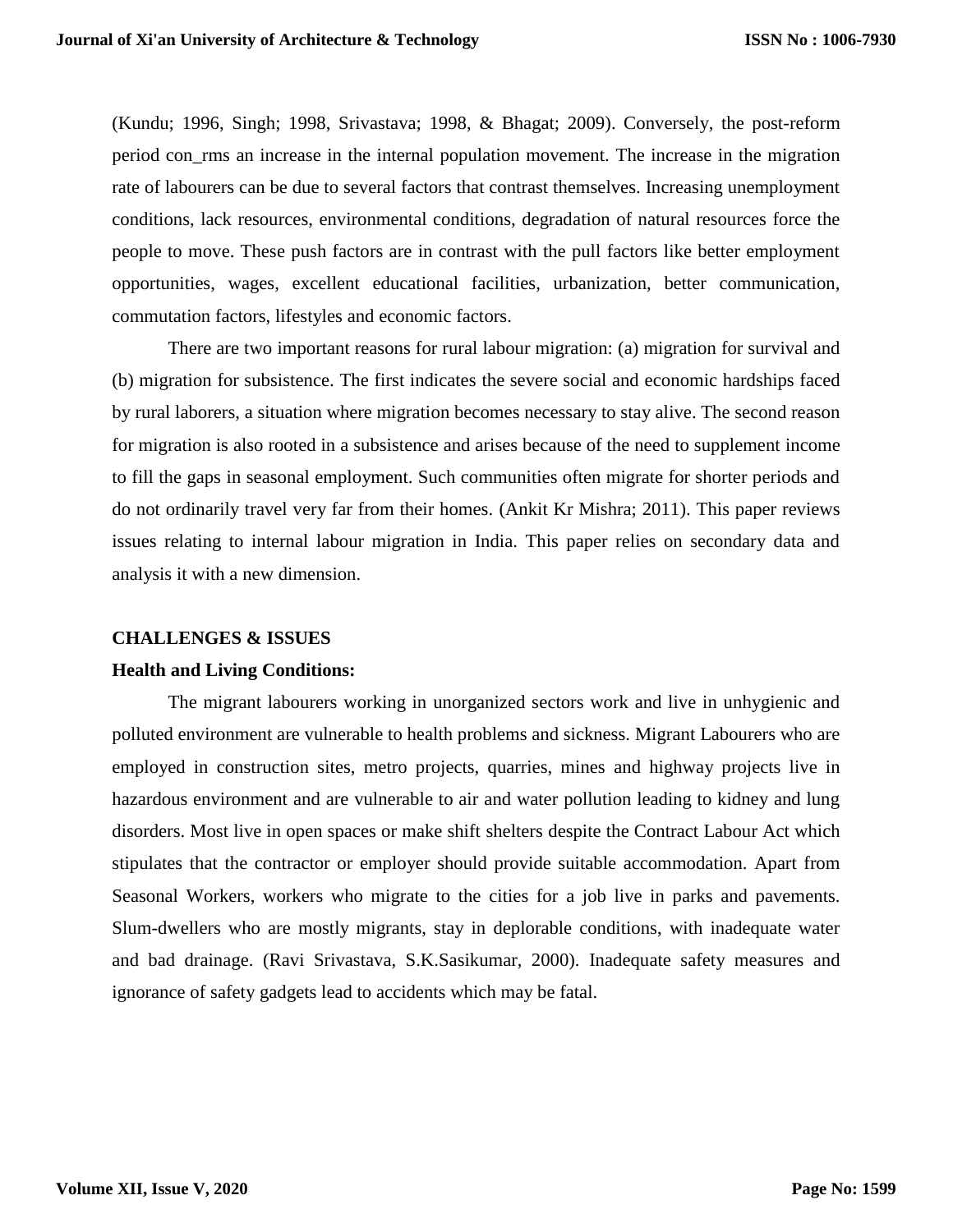### **Spread of communicable diseases:**

Each state has a unique epidemiological profile of communicable diseases. For example, Orissa is hyper-endemic to malaria. When labourers from Orissa migrate to some other state, such as Kerala, where the potential vector is available but the disease is not present, they introduce the disease in the state. Several new cases of malaria have been reported in regions where the disease was absent, and this has been mainly attributed to migration (Pai et al; 1997).

# **Social determinants of health among migrant labourers:**

As mentioned in the introductory paragraph, the main reasons for internal migration in India are poverty and indebtedness. Labourers migrate from the underdeveloped states to the more developed ones to find work to fight poverty and debt. Poverty is a universal determinant of health among most migrant workers, strongly influencing their health status. It is associated with malnutrition, a poor overall health status, poor access to preventive and curative health services, and higher mortality and morbidity rates (Kundu & Sarangi; 2007). This determinant remains unchanged despite the migrant workers' relocation to greener pastures. Sometimes, the reason for migration is dire impoverishment due to a natural disaster, floods or famine. Once again, such migration perpetuates the cycle of poverty and ill health. Migration due to trafficking or internal displacement due to political unrest also leads to the disruption of most determinants of health (Skeldon; 2000). Cultural beliefs and practices are an important determinant of health among these populations. One of the cultural practices which have a direct impact on health is open-air defecation. As this practice is common in the rural areas of India, most rural migrants moving to crowded urban areas find it culturally unacceptable to use toilets. This naturally creates a significant problem of sanitation in the densely populated settlements in which they live. Another important determinant of health is the language. India is home to diverse cultures and languages, and when people from one region migrate to another, language becomes an essential barrier to communication. This complicates the delivery of effective healthcare services.

# **Adaptation, adjustment and psychosocial disorders:**

Migrant labourers do not have social capital and social support structures in the place to which they have migrated. They uproot themselves from their native place and move to a new environment, and initially, they face problems adjusting to the new socio-cultural milieu. This gives rise to a good deal of psychological distress. The absence of strong social support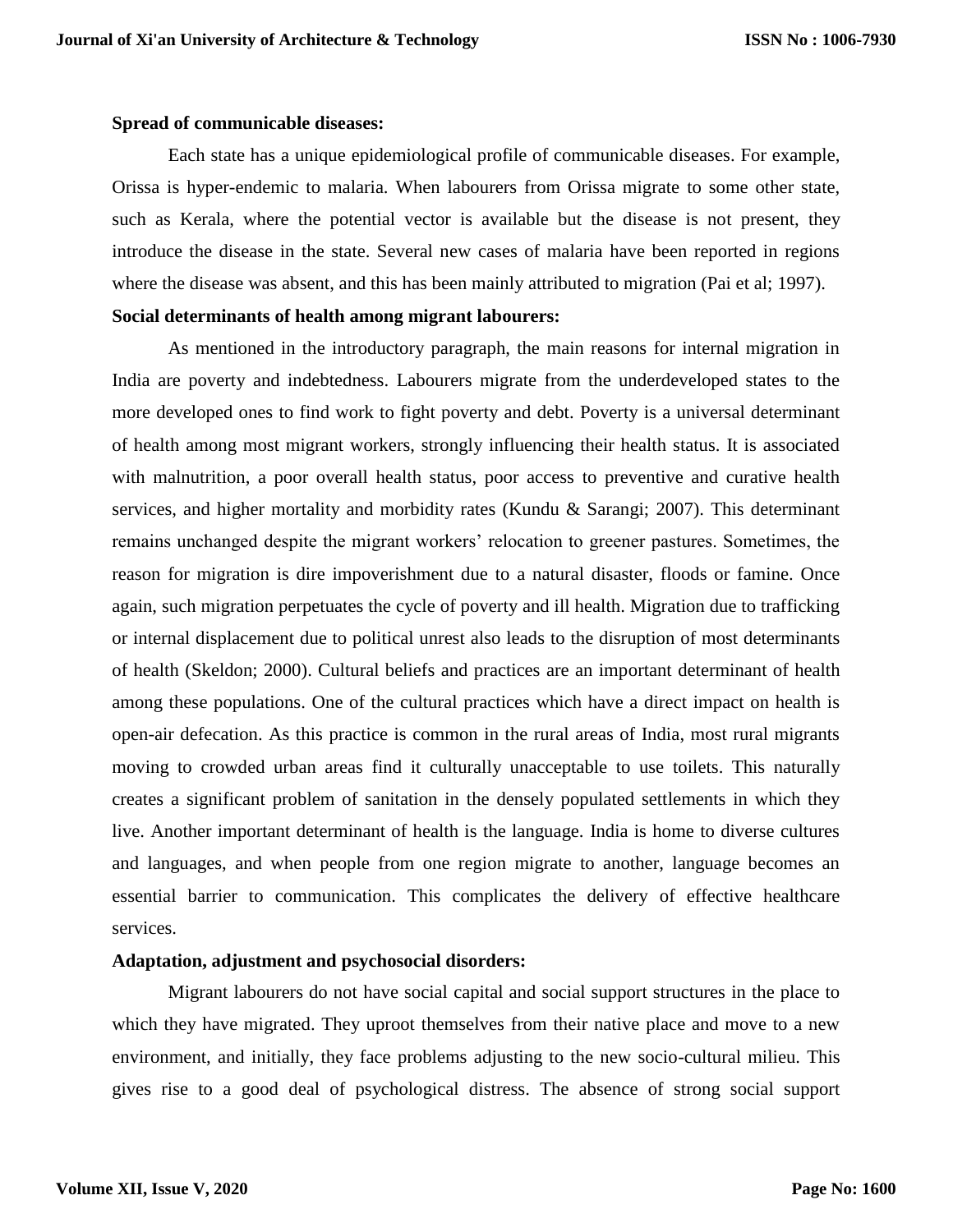perpetuates the psychosocial distress and has an adverse effect on the migrant labourers' mental health (Rogaly et al; 2002).

# **Occupational diseases:**

Migrant labourers are usually employed in the 3-D jobs – dangerous, dirty and degrading. These are jobs which the local population of the developed state would not take up, and hence, labour is brought in from outside the state for the same wages and sometimes for less (same or less than what?). These jobs are invariably associated with more occupational hazards than other jobs. Migrant labourers working on construction sites commonly suffer from falls, injuries caused by machines, amputations and crush injuries (Schenker; 2010). Though the employers are required to provide personal protective equipment as per the labour laws, these laws are not heeded (Breman; 1996).

#### **Violence against Women:**

In the past, women used to migrate along with their husbands to help them with the housework while they eked out a living. In recent years, there has been an increase in the number of women who migrate independently in search of work. Women form more than half of the interstate migrant workforce. Ninety-two per cent of the 20 million domestic workers in the country are women and children, and 20% of these females are under 14 years of age (Banerjee et al; 2009).

Women constitute more than one-third of the labour in the construction industry. Female migrant labourers face several important gender-based problems, including gender-based discrimination at work and violence. Several women are subjected to physical, verbal and sexual abuse at the workplace and their place of residence. Apart from this, emerging research shows that intimate partner violence is higher among migrant women than other women. Given the lack of a supportive environment and social system, this can have a significant impact on the physical and mental health of these women (Raj & Silverman; 2002).

### **Child Labour:**

Children who migrate along with their families are deprived of the free and subsidised educational facilities offered by the state resulting in Child Labour. They are often engaged in occupations which are as dangerous as those in which the adults are involved. Thus, the children are exposed to health problems and occupational hazards similar to those faced by adults.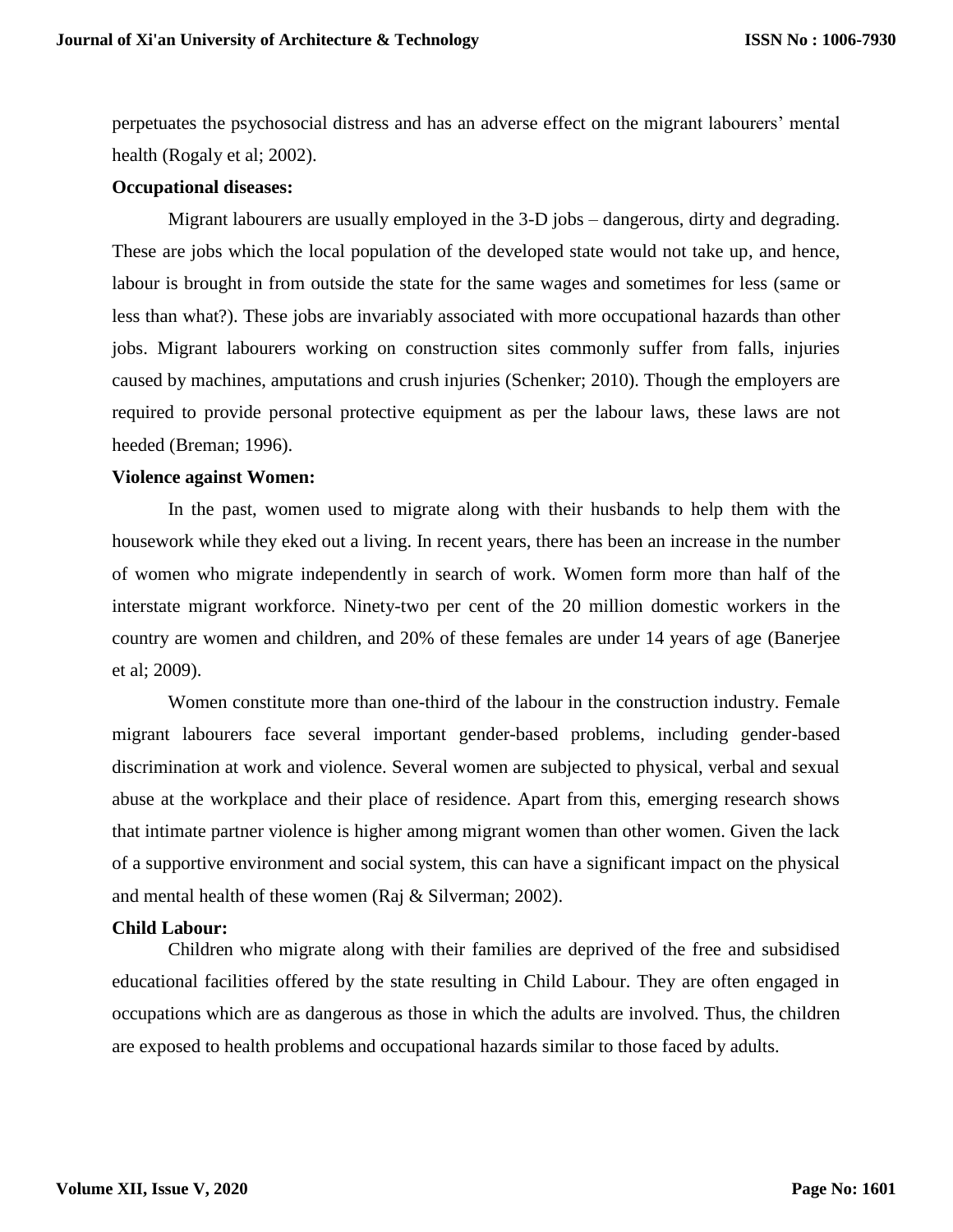This hampers the overall growth and development of the child. It also contributes to increased childhood morbidity and mortality (Mansuri; 2006).

### **Limited Access to Formal Financial Services:**

Despite the economic imperatives that drive migration, migrant workers permanently remain an unbanked population. Since migrants do not possess permissible proofs of identity and residence, they fail to satisfy the Know Your Customer (KYC) norms as stipulated by the Indian banking regulations. They are thus unable to open bank accounts in cities. This has implications on the savings and remittance behaviours of migrant workers.

### **Political Exclusion:**

In a state of continuous drift, migrant workers are deprived of many opportunities to exercise their political rights. Because migrants are not entitled to vote outside of their place of origin, some are simply unable to cast their votes. A 2011 study on the political inclusion of seasonal migrant workers by Amrita Sharma and her coauthors found that 22 per cent of seasonal migrant workers in India did not possess voter IDs or have their names in the voter list. Because of this, migrant workers are often left unable to make political demands for entitlements or seek reforms.

## **Exploitation by Agents:**

Migration flows are mediated by an elaborate chain of contractors and mediators who perform the critical function of sourcing and recruiting workers. The lowest links in this chain are most often older migrants who are part of the same regional or caste-based social network in the rural areas.

While these networks do serve the purpose of providing migrants with information and subsequent access to work opportunities, they mostly operate in the informal economy. There are no written contracts, no enforceable agreements regarding wages or other benefits, and no commitments regarding the regular provision of work. Migrants, utterly dependent on the middlemen for information, end up working in low-end, low-value, hard, and risky manual labor and are always subject to exploitation with little or no opportunity for legal recourse. Their work lives are characterized by exploitative practices such as manipulation in wage rates and work records, nonpayment or withholding of wages, long work hours, abysmal work conditions, and verbal and physical abuse. Accidents and deaths at workplaces are also widespread in the construction sector, which is aggravated by the absence of any kind of social protection.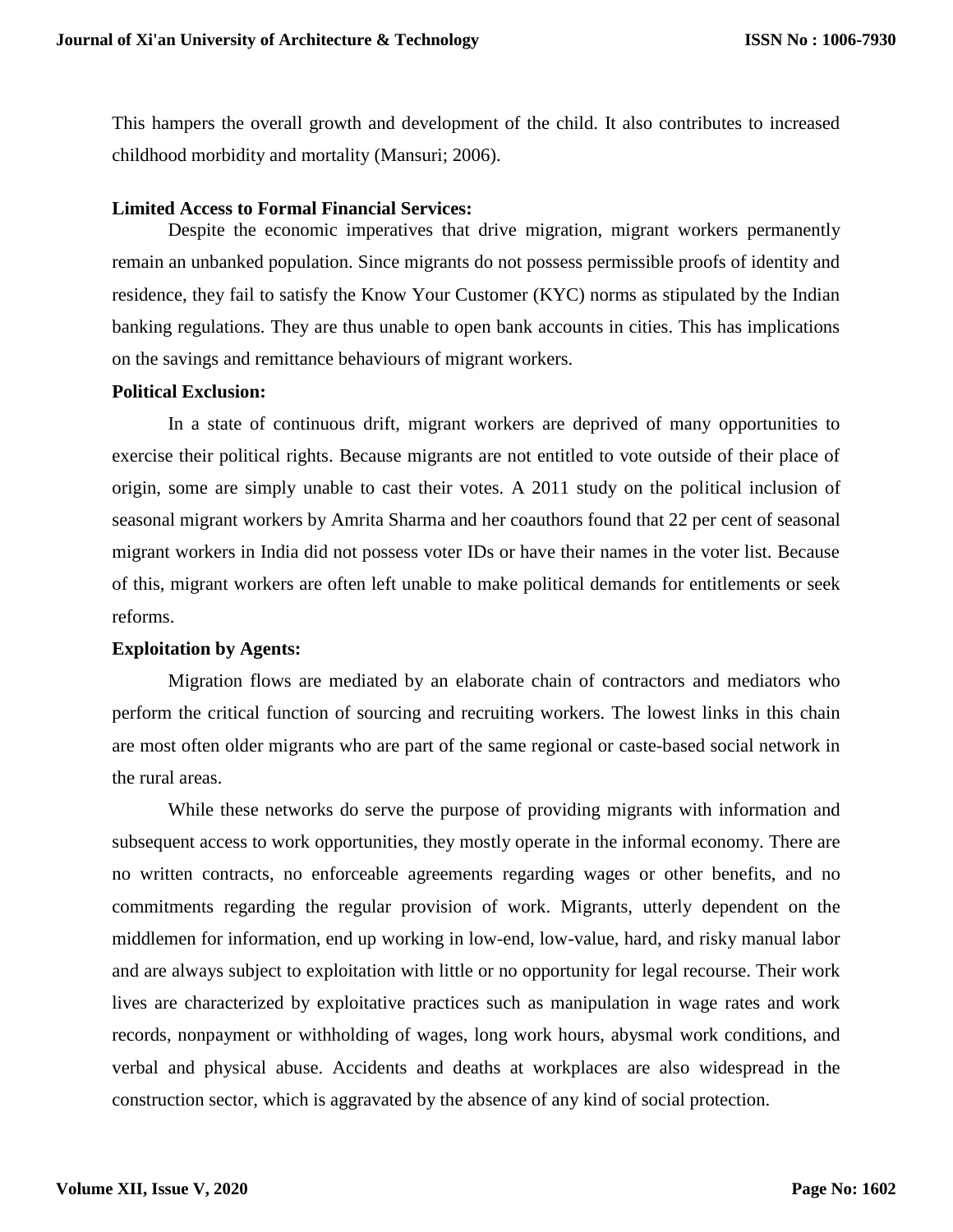# **Documentation and Identity:**

Proving their identity is one of the core issues impoverished migrants face when they arrive in a new place, a problem that can persist for years or even decades after they migrate. Identity documentation that is authenticated by the state is indispensable for ensuring that a person has a secure citizenship status and can benefit from the rights and protections that the state provides.

The basic problem of establishing identity results in a loss of access to entitlements and social services. Lack of identification means migrants are not able to access provisions such as subsidized food, fuel, health services, or education that are intended for the economically vulnerable sections of the population.

### **GOVERNMENT LEGISLATION AND POLICIES Labour laws and Policies:**

The Indian Constitution contains basic provisions relating to the conditions of employment, non-discrimination, right to work etc. (e.g., Article 23(1), Article 39, Article 42, Article 43). India is also a member of the ILO and has ratified many of the ILO conventions. These provisions and commitments, along with pressure from workers' organisations, have found expression in labour laws and policies.

Migrant labourers face additional problems and constraints as they are both labourers and migrants. Many of the problems faced by migrant labourers are covered by laws and policies in as much as they cover all labourers in a particular sector or industry These laws include the Minimum Wages Act,1948; the Contract Labour (Regulation and Abolition) Act,1970; the Equal Remuneration Act,1976; the Building and Other Construction Workers (Regulation of Employment and Conditions of Service), Act,1996; the Workmen's Compensation Act 1923; the Payment of Wages Act 1936; the Child Labour (Prohibition & Regulation) Act, 1986; the Bonded Labour Act, 1976. Acts that preclude temporary migrants include The Employees State Insurance Act, 1952, The Employees Provident Fund Act, 1952 and The Maternity Benefit Act, 1961.

In addition to the above laws, Parliament passed the Inter-State Migrant Workmen (Regulation and Conditions of Service) Act 1979 specifically to deal with malpractices associated with the recruitment and employment of workers who migrate across state boundaries. In practice, however, this act is overwhelmingly ignored by state governments. As such, it articulates ideal working conditions for interstate migrants, but lacking provisions for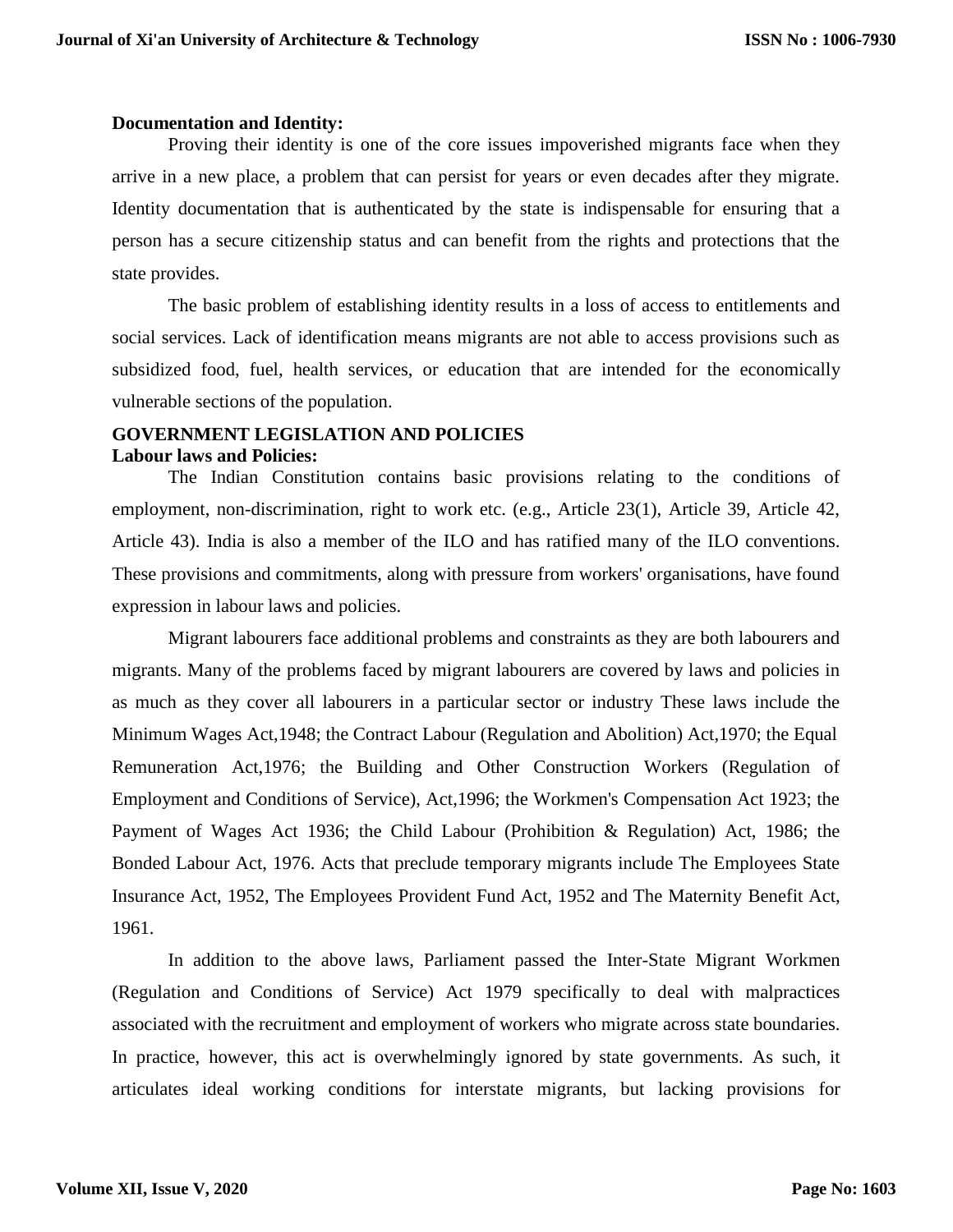enforcement, it has not been used to create a better policy environment in practice. Labour laws aiming to protect migrant workers have remained mostly on paper. In the case of the 1979 Act, few contractors have taken licences, and very few enterprises employing interstate migrant workers have registered under the Act. The record of prosecutions and dispute settlement has been very weak. Migrant workers do not possess passbooks, prescribed by law, and forming the primary record of their identity and their transactions with the contractor and employers (NCRL 1991, GVT, 2003). Following the recommendations of the Second National Commission of Labour (NCL, 2002), the central government has mooted a draft law (The Unorganised Sector Workers Bill, 2003) to identify workers employed in the unorganised sector and to provide them with basic social security. The Bill builds upon the experience of tri-partite welfare funds already in existence for a few industries in some states

#### **Conclusion**

With the increasing quantum of migration within the country, the problem of providing adequate healthcare services to migrant workers will assume more significant proportions over the years. To avoid this scenario, we must make sure that our policies and programmes incorporate migrant health. This is important not only for the ethical reasons discussed above, but also because if health is to be realised as a human right, it has to reach all individuals in the country. The ongoing discussions about universal health access in the country should take the issue of the healthcare of migrant workers into account. For example, urban health plans should feature special interventions for migrant workers. The issues discussed in this paper apply not only to India but to all developing countries, in which internal migration is bound to be a survival option.

### **References**

- **1.** Ashok, S. & Thomas, N. (2014). A study on issues of inter state migrant labourers in India. *International Journal of Scientific & Engineering Research, 5*(7), 91.
- **2.** Banerjee, A. & Raju, S. (2009). Gendered mobility: women migrants and work in urban India. *Econ Pol Wkly, 54*(28), 115-123.
- **3.** Breman, J. (1996). Footloose labour: working in India's informal economy. 2 ed. Cambridge: Cambridge University Press.